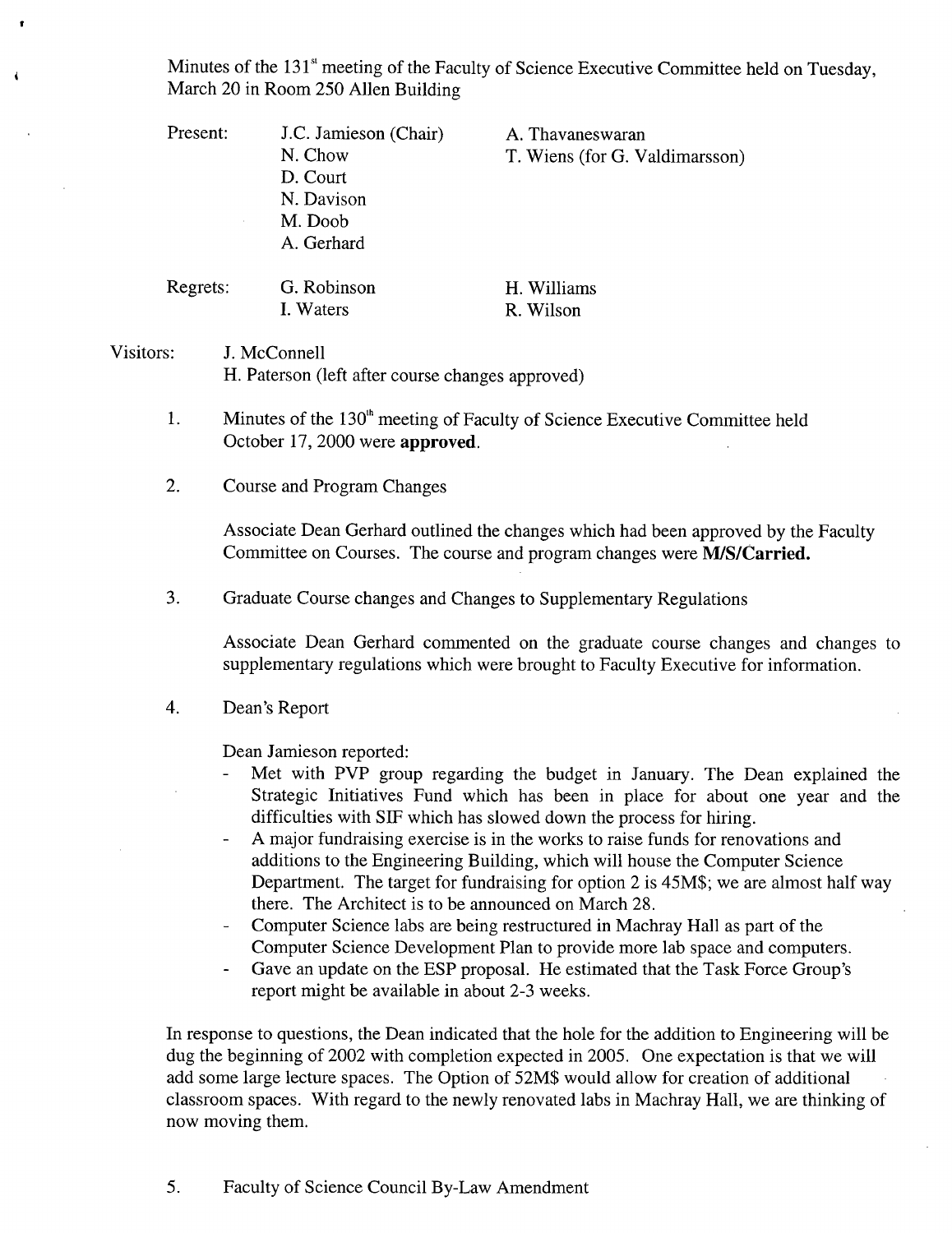Associate Dean Gerhard indicated that this change in our By-laws is a directive from Senate.

It was **MIS/Carried** that the By-law IV. Senate Representation be amended as follows:

"Only Full-time academic **and support** staff members in the Faculty of Science are eligible for election to Senate from the Faculty Council of Science and they alone shall be eligible to participate in the election of such representatives."

### 6. Other Business

ţ

Associate Dean Gerhard reported on 2 rooms (208 Armes and 217/288 Wallace Building) and a fire safety issue. He indicated that the University Fire Safety Officer was looking at the situation.

As there was no further business, meeting adjourned at *3:25* p.m.